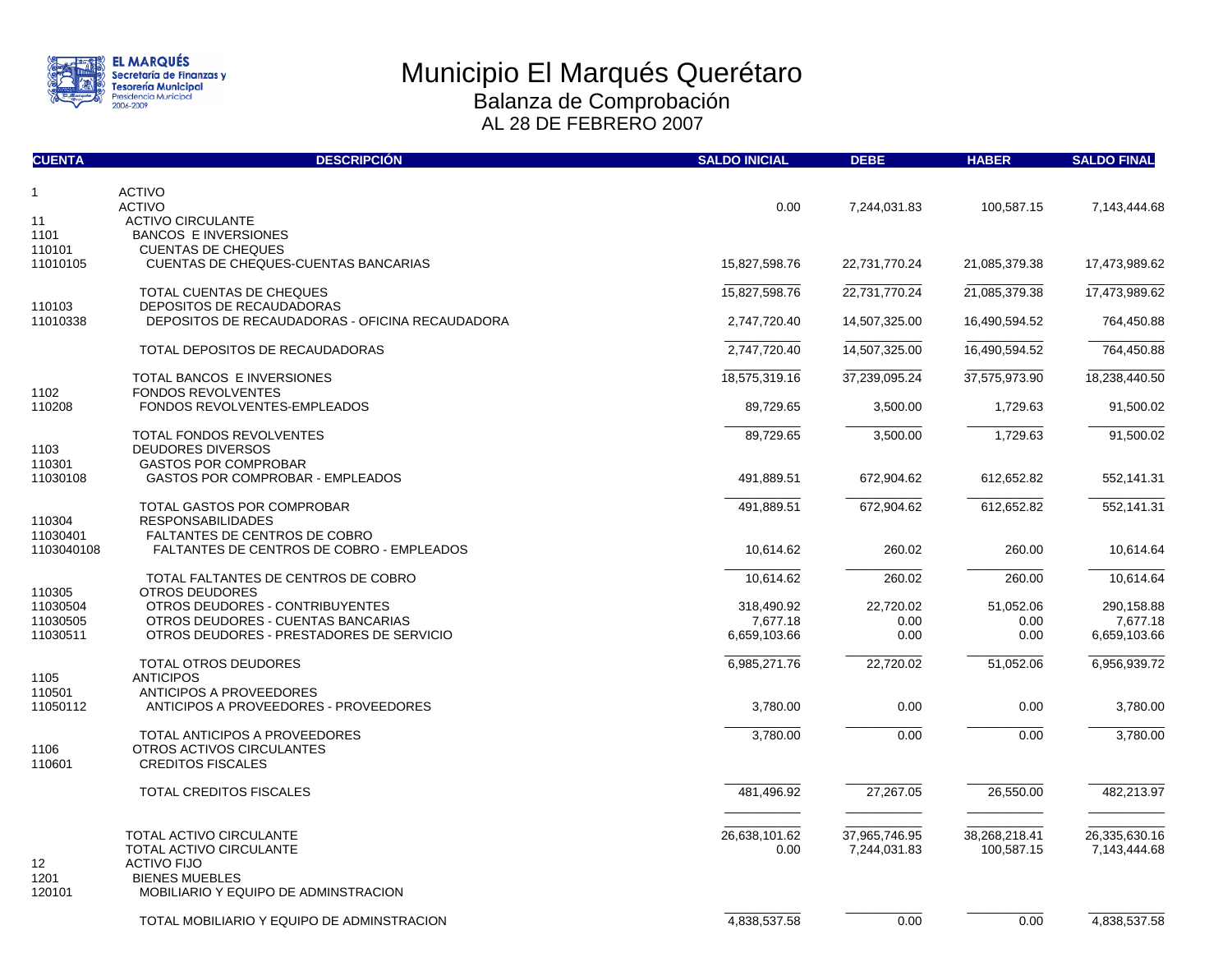

| <b>CUENTA</b>                                                                                                                  | <b>DESCRIPCIÓN</b>                                                                                                                                                                                                                                                                                                                                                                                                                                                                                                                                                                                 | <b>SALDO INICIAL</b>                                                                                                            | <b>DEBE</b>                                                                                                                                     | <b>HABER</b>                                                                                                                                      | <b>SALDO FINAL</b>                                                                                                        |
|--------------------------------------------------------------------------------------------------------------------------------|----------------------------------------------------------------------------------------------------------------------------------------------------------------------------------------------------------------------------------------------------------------------------------------------------------------------------------------------------------------------------------------------------------------------------------------------------------------------------------------------------------------------------------------------------------------------------------------------------|---------------------------------------------------------------------------------------------------------------------------------|-------------------------------------------------------------------------------------------------------------------------------------------------|---------------------------------------------------------------------------------------------------------------------------------------------------|---------------------------------------------------------------------------------------------------------------------------|
| 120102<br>120103<br>120104<br>120105<br>1202<br>120201                                                                         | MAQ. Y EQUIPO AGRO. INDUS. Y DE COMUNICACIÓN<br><b>VEHICULOS Y EQUIPO DE TRANSPORTE</b><br>EQUIPO E INSTRUMENTAL MEDICO<br><b>HERRAMIENTAS Y REFACCIONES</b><br><b>BIENES INMUEBLES</b><br>BIENES INMUEBLES DEL DOMINIO PUBLICO                                                                                                                                                                                                                                                                                                                                                                    |                                                                                                                                 |                                                                                                                                                 |                                                                                                                                                   |                                                                                                                           |
| 120202                                                                                                                         | TOTAL BIENES INMUEBLES DEL DOMINIO PUBLICO<br>BIENES INMUEBLES DEL DOMINIO PRIVADO                                                                                                                                                                                                                                                                                                                                                                                                                                                                                                                 | 79,184,705.09                                                                                                                   | 0.00                                                                                                                                            | 0.00                                                                                                                                              | 79, 184, 705.09                                                                                                           |
| 13                                                                                                                             | <b>TOTAL ACTIVO FIJO</b><br><b>ACTIVO DIFERIDO</b>                                                                                                                                                                                                                                                                                                                                                                                                                                                                                                                                                 | 105,482,316.93                                                                                                                  | 1,957,717.65                                                                                                                                    | 0.00                                                                                                                                              | 107,440,034.58                                                                                                            |
| 1302<br>130210                                                                                                                 | <b>DEPOSITOS EN GARANTIA</b><br><b>DEPOSITOS EN GARANTIA - OTROS</b>                                                                                                                                                                                                                                                                                                                                                                                                                                                                                                                               | 250.00                                                                                                                          | 0.00                                                                                                                                            | 0.00                                                                                                                                              | 250.00                                                                                                                    |
|                                                                                                                                | TOTAL DEPOSITOS EN GARANTIA                                                                                                                                                                                                                                                                                                                                                                                                                                                                                                                                                                        | 250.00                                                                                                                          | 0.00                                                                                                                                            | 0.00                                                                                                                                              | 250.00                                                                                                                    |
|                                                                                                                                | TOTAL ACTIVO DIFERIDO                                                                                                                                                                                                                                                                                                                                                                                                                                                                                                                                                                              | 250.00                                                                                                                          | 0.00                                                                                                                                            | 0.00                                                                                                                                              | 250.00                                                                                                                    |
|                                                                                                                                | <b>TOTAL ACTIVO</b>                                                                                                                                                                                                                                                                                                                                                                                                                                                                                                                                                                                | 132,120,668.55                                                                                                                  | 39,923,464.60                                                                                                                                   | 38,268,218.41                                                                                                                                     | 133,775,914.74                                                                                                            |
|                                                                                                                                | <b>TOTAL ACTIVO</b>                                                                                                                                                                                                                                                                                                                                                                                                                                                                                                                                                                                | 0.00                                                                                                                            | 7,244,031.83                                                                                                                                    | 100,587.15                                                                                                                                        | 7,143,444.68                                                                                                              |
| $\overline{c}$<br>21<br>2101                                                                                                   | PASIVO Y PATRIMONIO<br>PASIVO Y PATRIMONIO<br>PASIVO A CORTO PLAZO<br><b>CUENTAS POR PAGAR</b>                                                                                                                                                                                                                                                                                                                                                                                                                                                                                                     | 0.00                                                                                                                            | 125,624.90                                                                                                                                      | 7,269,069.58                                                                                                                                      | 7,143,444.68                                                                                                              |
| 210101<br>21010101<br>21010103<br>21010104<br>21010106<br>21010108<br>21010109<br>21010110<br>21010111<br>21010112<br>21010119 | <b>CUENTAS POR PAGAR PROGRAMADAS</b><br><b>CUENTAS POR PAGAR PROGRAMADAS - APOYOS</b><br>CUENTAS POR PAGAR PROGRAMADAS - CONTRATISTAS<br><b>CUENTAS POR PAGAR PROGRAMADAS - CONTRIBUYENTES</b><br><b>CUENTAS POR PAGAR PROGRAMADAS - DEPENDENCIAS EXTERNAS</b><br>CUENTAS POR PAGAR PROGRAMADAS - EMPLEADOS<br><b>CUENTAS POR PAGAR PROGRAMADAS - ORGANISMOS SUBSIDIADOS</b><br><b>CUENTAS POR PAGAR PROGRAMADAS - OTROS</b><br>CUENTAS POR PAGAR PROGRAMADAS - PRESTADORES DE SERVICIO<br><b>CUENTAS POR PAGAR PROGRAMADAS - PROVEEDORES</b><br><b>CUENTAS POR PAGAR PROGRAMADAS - EVENTUALES</b> | 127,341.10<br>340,706.97<br>317.70<br>11,925,405.37<br>1,167,160.50<br>0.00<br>5,312,151.12<br>714,802.23<br>759,035.83<br>0.00 | 1,094,846.40<br>975,205.06<br>1,275.00<br>116,574.91<br>5,454,806.75<br>849.500.00<br>1,451,691.95<br>2,956,232.11<br>1,509,771.64<br>20,075.25 | 1,111,326.40<br>1,008,842.56<br>1,275.00<br>116,574.91<br>4,288,390.37<br>849.500.00<br>1,451,691.95<br>2,393,277.28<br>1,588,656.25<br>20,075.25 | 143,821.10<br>374,344.47<br>317.70<br>11,925,405.37<br>744.12<br>0.00<br>5,312,151.12<br>151,847.40<br>837,920.44<br>0.00 |
| 210102<br>21010201<br>2101020101                                                                                               | TOTAL CUENTAS POR PAGAR PROGRAMADAS<br><b>CUENTAS POR PAGAR ACUMULADAS</b><br><b>RETENCIONES A EMPLEADOS</b><br>RETENCIONES FISCALES A EMPLEADOS                                                                                                                                                                                                                                                                                                                                                                                                                                                   | 20,346,920.82                                                                                                                   | 14,429,979.07                                                                                                                                   | 12,829,609.97                                                                                                                                     | 18,746,551.72                                                                                                             |
| 2101020102<br>2101020103<br>2101020104                                                                                         | TOTAL RETENCIONES FISCALES A EMPLEADOS<br>RETENCIONES POR PRESTACIONES<br><b>PRESTAMOS</b><br>DESCUENTOS A TRABAJADORES                                                                                                                                                                                                                                                                                                                                                                                                                                                                            | 14,901,774.55                                                                                                                   | 0.00                                                                                                                                            | 432,606.98                                                                                                                                        | 15,334,381.53                                                                                                             |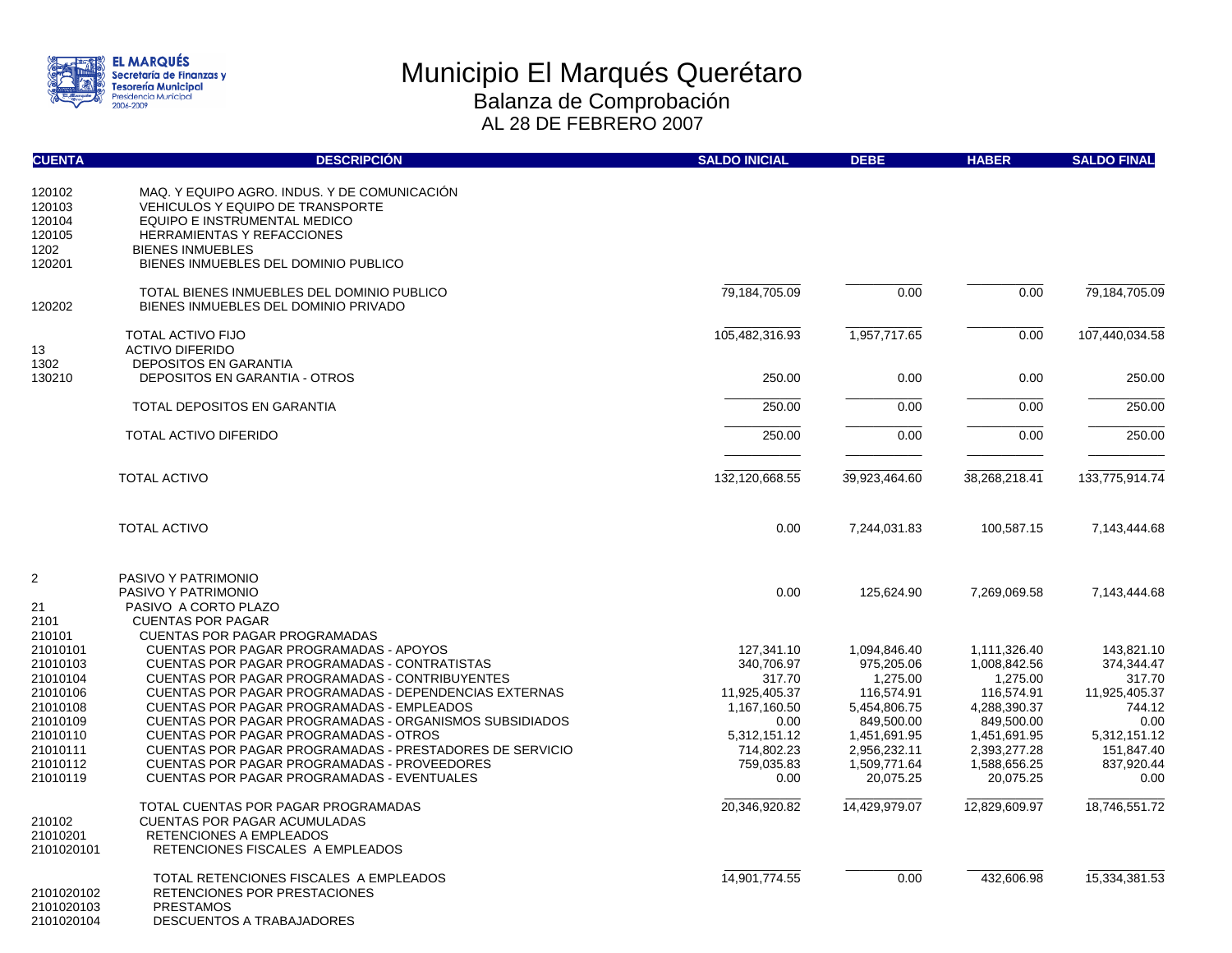

| <b>CUENTA</b>                                                  | <b>DESCRIPCIÓN</b>                                                                                                                                                                                   | <b>SALDO INICIAL</b>                                                      | <b>DEBE</b>                 | <b>HABER</b>                            | <b>SALDO FINAL</b>          |
|----------------------------------------------------------------|------------------------------------------------------------------------------------------------------------------------------------------------------------------------------------------------------|---------------------------------------------------------------------------|-----------------------------|-----------------------------------------|-----------------------------|
| 2101020105<br>21010202                                         | <b>CUOTAS SINDICALES</b><br>APORTACIONES PATRONALES                                                                                                                                                  |                                                                           |                             |                                         |                             |
| 21010203<br>2101020301<br>2101020302<br>2101020303<br>21010204 | TOTAL APORTACIONES PATRONALES<br>OTRAS RETENCIONES<br>RETENCIONES FISCALES A TERCEROS<br>RETENCIONES OBRA PUBLICA<br>RETENCIONES POR MULTAS FEDERALES NO FISCALES<br>OBLIGACIONES DE LEY DE INGRESOS | $-7,318.65$                                                               | 0.00                        | 0.00                                    | $-7,318.65$                 |
| 2101020401<br>210102040138<br>45,357.34                        | SOBRANTES DE CENTROS DE COBRO                                                                                                                                                                        | SOBRANTES DE CENTROS DE COBRO - OFICINA RECAUDADORA                       | 75,544.34                   | 30,187.00                               | 0.00                        |
| 21010205<br>2101020501<br>210102050104                         | TOTAL SOBRANTES DE CENTROS DE COBRO<br>DOCUMENTOS POR PAGAR<br>DOCUMENTOS POR PAGAR A LA INICIATIVA PRIVADA<br>LADO)                                                                                 | 75,544.34<br>CUENTAS ACUMULADAS PROVEEDORES Y ACREEDORES EJERCIDAS (DETAL | 30,187.00                   | 0.00                                    | 45,357.34                   |
| 2101020501040                                                  |                                                                                                                                                                                                      | LADO) - APOYOS                                                            |                             | <b>CUENTAS ACUMULADAS PROVEEDORES Y</b> |                             |
| ACREEDORES EJERCIDAS (DETAL                                    |                                                                                                                                                                                                      | 0.00                                                                      | 0.00                        | 56,801.20                               | 56,801.20                   |
| 2101020501040                                                  |                                                                                                                                                                                                      | LADO) - CONTRATISTAS                                                      |                             | <b>CUENTAS ACUMULADAS PROVEEDORES Y</b> |                             |
| ACREEDORES EJERCIDAS (DETAL                                    |                                                                                                                                                                                                      | 394,540.58                                                                | 308,428.75                  | 0.00                                    | 86,111.83                   |
| 2101020501040                                                  |                                                                                                                                                                                                      | LADO) - EMPLEADOS                                                         |                             | <b>CUENTAS ACUMULADAS PROVEEDORES Y</b> |                             |
| ACREEDORES EJERCIDAS (DETAL                                    |                                                                                                                                                                                                      | 19.910.81                                                                 | 0.00                        | 0.00                                    | 19.910.81                   |
| 2101020501041                                                  |                                                                                                                                                                                                      | LADO) - PRESTADORES DE SERVICIO                                           |                             | <b>CUENTAS ACUMULADAS PROVEEDORES Y</b> |                             |
| ACREEDORES EJERCIDAS (DETAL                                    |                                                                                                                                                                                                      | 476.382.01                                                                | 179.639.00                  | 0.00                                    | 296,743.01                  |
| 2101020501041<br>306,091.63                                    |                                                                                                                                                                                                      | <b>CUENTAS ACUMULADAS PROVEEDORES Y ACREEDORES (DETALLADO)</b>            | 306,091.63                  | 0.00                                    | 0.00                        |
| 2101020501041                                                  |                                                                                                                                                                                                      | LADO) - RENTAS                                                            |                             | CUENTAS ACUMULADAS PROVEEDORES Y        |                             |
| ACREEDORES EJERCIDAS (DETAL                                    |                                                                                                                                                                                                      | 5,950.00                                                                  | 0.00                        | 0.00                                    | 5,950.00                    |
| 2101020501041                                                  |                                                                                                                                                                                                      | LADO) - MÉDICOS                                                           |                             | <b>CUENTAS ACUMULADAS PROVEEDORES Y</b> |                             |
| ACREEDORES EJERCIDAS (DETAL                                    |                                                                                                                                                                                                      | 1,725.00                                                                  | 0.00                        | 0.00                                    | 1,725.00                    |
| 210102050107                                                   | (DETALLADO)<br>773,333.48<br><b>ACREEDORES VARIOS</b>                                                                                                                                                | TOTAL CUENTAS ACUMULADAS PROVEEDORES Y ACREEDORES EJERCIDAS               | 1,204,600.03                | 488,067.75                              | 56,801.20                   |
| 2101020501070<br>3.004.22                                      |                                                                                                                                                                                                      | <b>ACREEDORES VARIOS - EMPLEADOS</b>                                      | 3,004.22                    | 0.00                                    | 0.00                        |
| 2101020501071<br>8,517,340.87                                  |                                                                                                                                                                                                      | <b>ACREEDORES VARIOS - OTROS</b>                                          | 9,517,340.87                | 1,000,000.00                            | 0.00                        |
| 21010206                                                       | TOTAL ACREEDORES VARIOS<br><b>FONDOS AJENOS</b>                                                                                                                                                      | 9,520,345.09                                                              | 1,000,000.00                | 0.00                                    | 8,520,345.09                |
|                                                                | <b>TOTAL FONDOS AJENOS</b>                                                                                                                                                                           | 336.706.59                                                                | 0.00                        | 10,390.50                               | 347,097.09                  |
|                                                                | TOTAL CUENTAS POR PAGAR                                                                                                                                                                              | 48,164,920.20                                                             | 16,901,074.34               | 14,071,046.30                           | 45,334,892.16               |
| 23<br>2301                                                     | TOTAL PASIVO A CORTO PLAZO<br>TOTAL PASIVO A CORTO PLAZO<br><b>HACIENDA PUBLICA</b><br><b>RESULTADOS</b>                                                                                             | 0.00<br>48,164,920.20                                                     | 117,374.90<br>16,901,074.34 | 688,359.85<br>14,071,046.30             | 570,984.95<br>45,334,892.16 |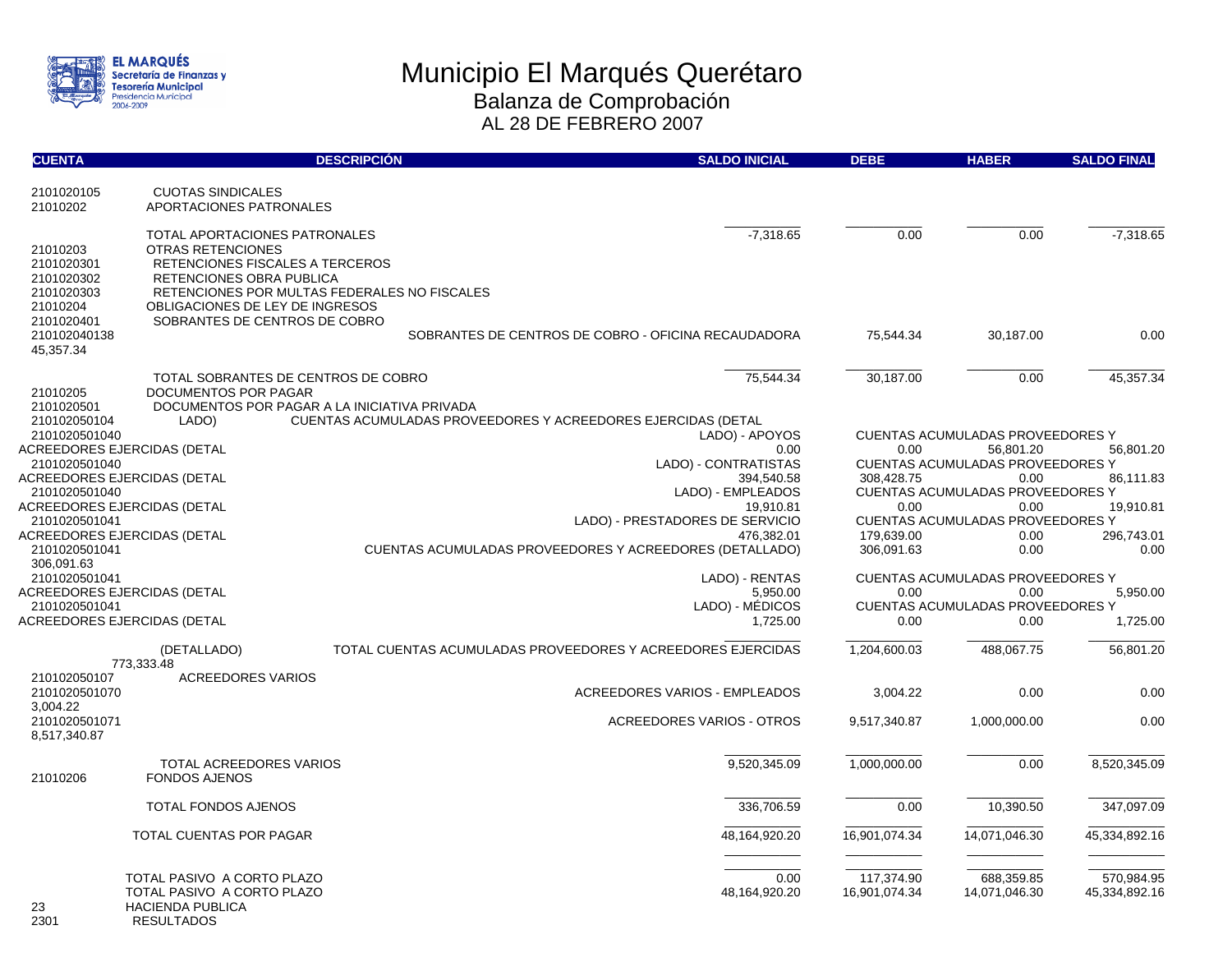

| <b>CUENTA</b>    | <b>DESCRIPCIÓN</b>                                         | <b>SALDO INICIAL</b> | <b>DEBE</b>                | <b>HABER</b>               | <b>SALDO FINAL</b> |
|------------------|------------------------------------------------------------|----------------------|----------------------------|----------------------------|--------------------|
|                  | TOTAL RESULTADOS                                           | $-21,276,792.91$     | 12,525,416.13              | 15,052,972.71              | -18,749,236.33     |
| 2302             | PATRIMONIO MUNICIPAL                                       |                      |                            |                            |                    |
|                  | TOTAL HACIENDA PUBLICA                                     | 0.00                 | 8,250.00                   | 6,580,709.73               | 6,572,459.73       |
|                  | <b>TOTAL HACIENDA PUBLICA</b>                              | 83,955,748.35        | 12,525,416.13              | 17,010,690.36              | 88,441,022.58      |
|                  | TOTAL PASIVO Y PATRIMONIO                                  | 0.00                 | 125,624.90                 | 7,269,069.58               | 7,143,444.68       |
|                  | TOTAL PASIVO Y PATRIMONIO                                  | 132,120,668.55       | 29,426,490.47              | 31,081,736.66              | 133,775,914.74     |
| 3<br>31          | <b>EGRESOS</b><br><b>EGRESOS</b><br><b>GASTO CORRIENTE</b> | 0.00                 | 8,250.00                   | 8,250.00                   | 0.00               |
| 3101             | <b>COSTO DIRECTO</b>                                       |                      |                            |                            |                    |
| 310101<br>310102 | <b>SERVICIOS PERSONALES</b><br>MATERIALES Y SUMINISTROS    | 0.00<br>0.00         | 4,926,654.57<br>521,804.86 | 4,926,654.57<br>521,804.86 | 0.00<br>0.00       |
| 310103           | <b>SERVICIOS GENERALES</b>                                 | 0.00                 | 1,027,296.40               | 1,027,296.40               | 0.00               |
| 3103             | <b>TOTAL COSTO DIRECTO</b><br><b>TRANSFERENCIAS</b>        | 0.00                 | 6,475,755.83               | 6,475,755.83               | 0.00               |
| 310304           | <b>TRANSFERENCIAS</b>                                      | 0.00                 | 2,955,002.47               | 2,955,002.47               | 0.00               |
|                  | TOTAL TRANSFERENCIAS                                       | 0.00                 | 2,955,002.47               | 2,955,002.47               | 0.00               |
|                  | <b>TOTAL GASTO CORRIENTE</b>                               | 0.00                 | 8,250.00                   | 8,250.00                   | 0.00               |
| 32               | <b>TOTAL GASTO CORRIENTE</b><br><b>CAPITAL</b>             | 0.00                 | 9,430,758.30               | 9,430,758.30               | 0.00               |
| 3201             | BIENES MUEBLES E INMUEBLES (EGRESOS)                       | 0.00                 | 1,957,717.65               | 1,957,717.65               | 0.00               |
| 3206             | <b>INVERSION PUBLICA</b>                                   | 0.00                 | 1,136,940.18               | 1,136,940.18               | 0.00               |
|                  | <b>TOTAL CAPITAL</b>                                       | 0.00                 | 3,094,657.83               | 3,094,657.83               | 0.00               |
|                  | <b>TOTAL CAPITAL</b>                                       | 0.00                 | 3,094,657.83               | 3,094,657.83               | 0.00               |
|                  | <b>TOTAL EGRESOS</b>                                       | 0.00                 | 8,250.00                   | 8,250.00                   | 0.00               |
|                  | <b>TOTAL EGRESOS</b>                                       | 0.00                 | 12,525,416.13              | 12,525,416.13              | 0.00               |
| 4                | <b>INGRESOS</b><br><b>INGRESOS</b>                         | 0.00                 | 6,580,709.73               | 6,580,709.73               | 0.00               |

41 INGRESOS PRESUPUESTALES